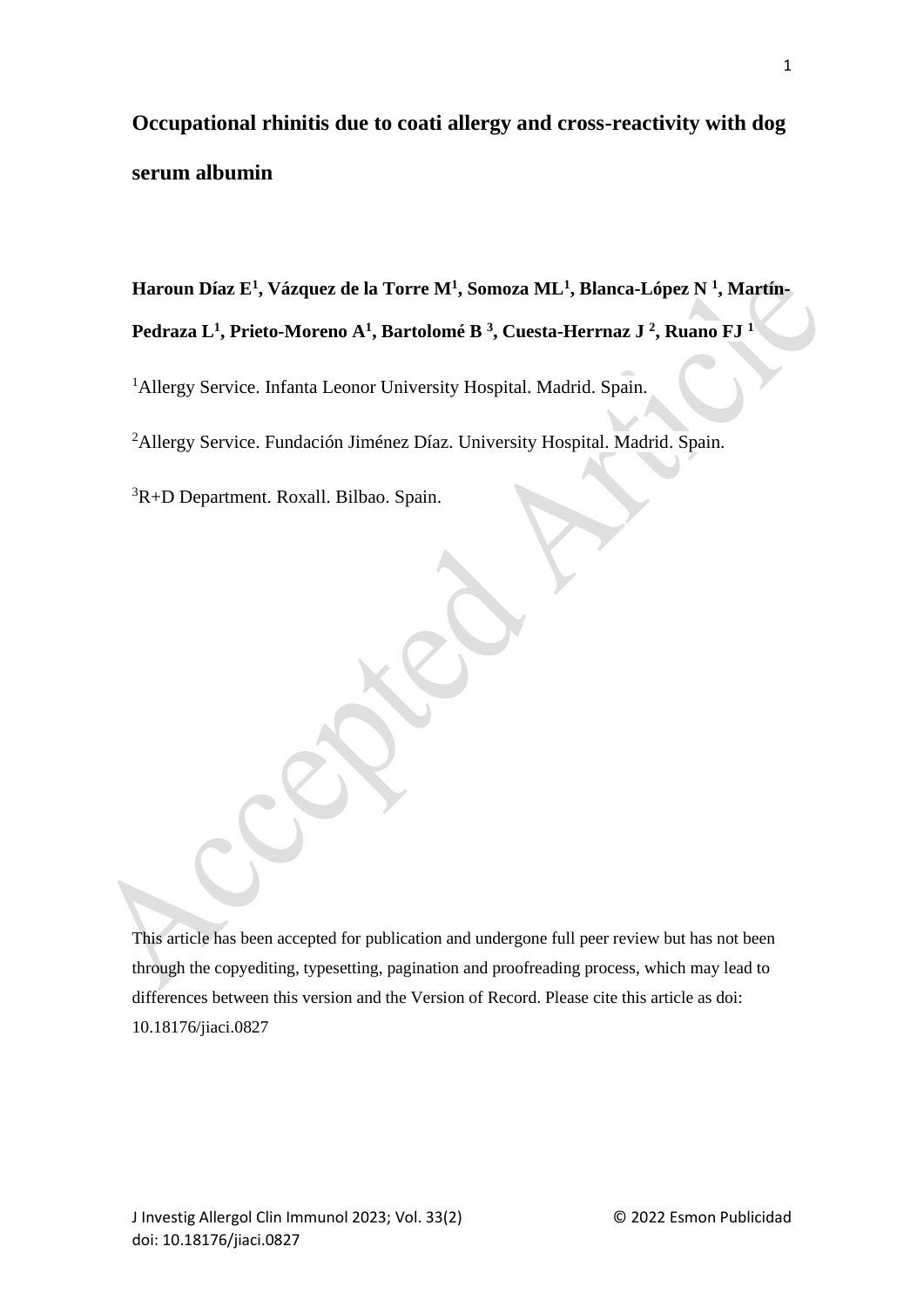**Key words:** Coati allergy. Exotic pet allergy. Occupational rhinitis. Cross reactivity. Serum albumin.

**Palabras clave:** Alergia a coati. Alergia a animales exóticos. Rinitis ocupacional. Reactividad cruzada. Albúmina sérica.

The coati, or nasua, is a medium-sized omnivorous mammal native to South and Central America and belonging to the Carnivora order, Caniformia suborder, and Procyoninae family. It is characterized by its elongated nose and long tail of a similar length to the rest of its body. Coati is considered an exotic species in Spain and it´s found only in zoos, though exotic animals are often kept as pets and used for other leisure- and workrelated activities, even when doing so is prohibited. Workplace exposure to sensitizing agents is the primary factor for the development of IgE-mediated sensitization and occupational rhinitis [1].

We report the case of a 33-year-old man with a history of rhinoconjunctivitis and asthma due to dog-allergen exposure at home since 2016, for which he underwent dogepithelium immunotherapy for 3 years. He remained symptom-free for 1 year following this treatment, using antihistamines only when coming into contact with coarse-haired dogs and requiring no asthma medication. However, the patient has been working in a zoo since the last two years. He spent one year working maskless with coatis, presenting nasal itching, rhinorrhea, nasal congestion, and sneezing within minutes of contact.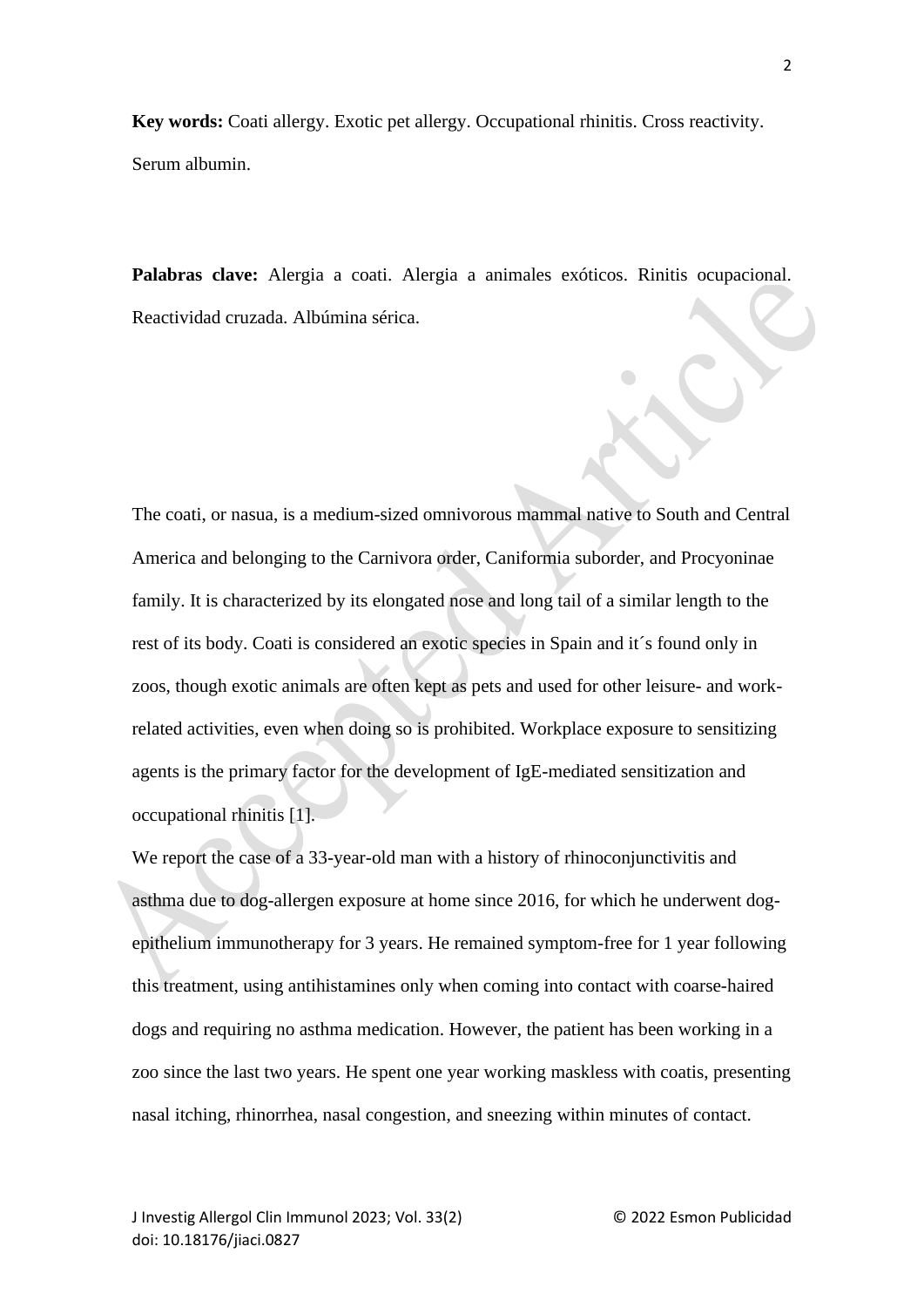Following a diagnosis of workplace moderate rhinitis in accordance with the ARIA guidelines, the patient was prescribed antihistamines and nasal corticosteroids. No bronchial symptoms were reported. His symptoms remitted out of work such as on weekends or vacation. The patient was transferred to another area of the zoo (the aquarium), after which he experienced total resolution of symptoms. Pulmonary function tests revealed normal spirometry values, and a nonspecific methacholine bronchial challenge was negative. Skin prick testing (SPT) with a battery of common aeroallergens (pollens, dust mites, molds, and animal danders) (Roxall®) showed a positive response (wheal  $\geq$ 3 mm) to dog dander. The results of blood tests and differential white blood cell count (200 eosinophils/mm<sup>3</sup>) were within normal limits. Total IgE was 42 UI/mL.

Written informed consent was obtained from the patient for all *in vitro* and *in vivo* studies.

Serum allergen-specific IgE was measured using the Siemens Immulite 2000/Xpi® [\(Erlangen, Germany\)](about:blank) and ImmunoCAP-Phadia® (Sweden) immunoassay analyzers; values over 0.35 kUA/L were considered positive. The result for dog dander was 4.3 kUA/L, dog epithelium:14.3 kUA/L, rCan f 1: 1.4 kUA/L, rCan f 3: 3.5 kUA/L, rCan f 4: 1.61 kUA/L and for rCan f 6 was 0.79 kUA/L. Specific serum IgE was negative for all other aeroallergens, rCan f 2 and rCan f 5.

Small, round balls of coati feces containing urine were obtained from animal bedding material. A feces-urine protein extract was prepared by homogenization in phosphatebuffered saline (20% wt/vol), dialysis, and lyophilization. The protein content was 16.3% (W/W) according to Bradford [2]. No SPT was performed with the feces-urine extract for sanitary reasons.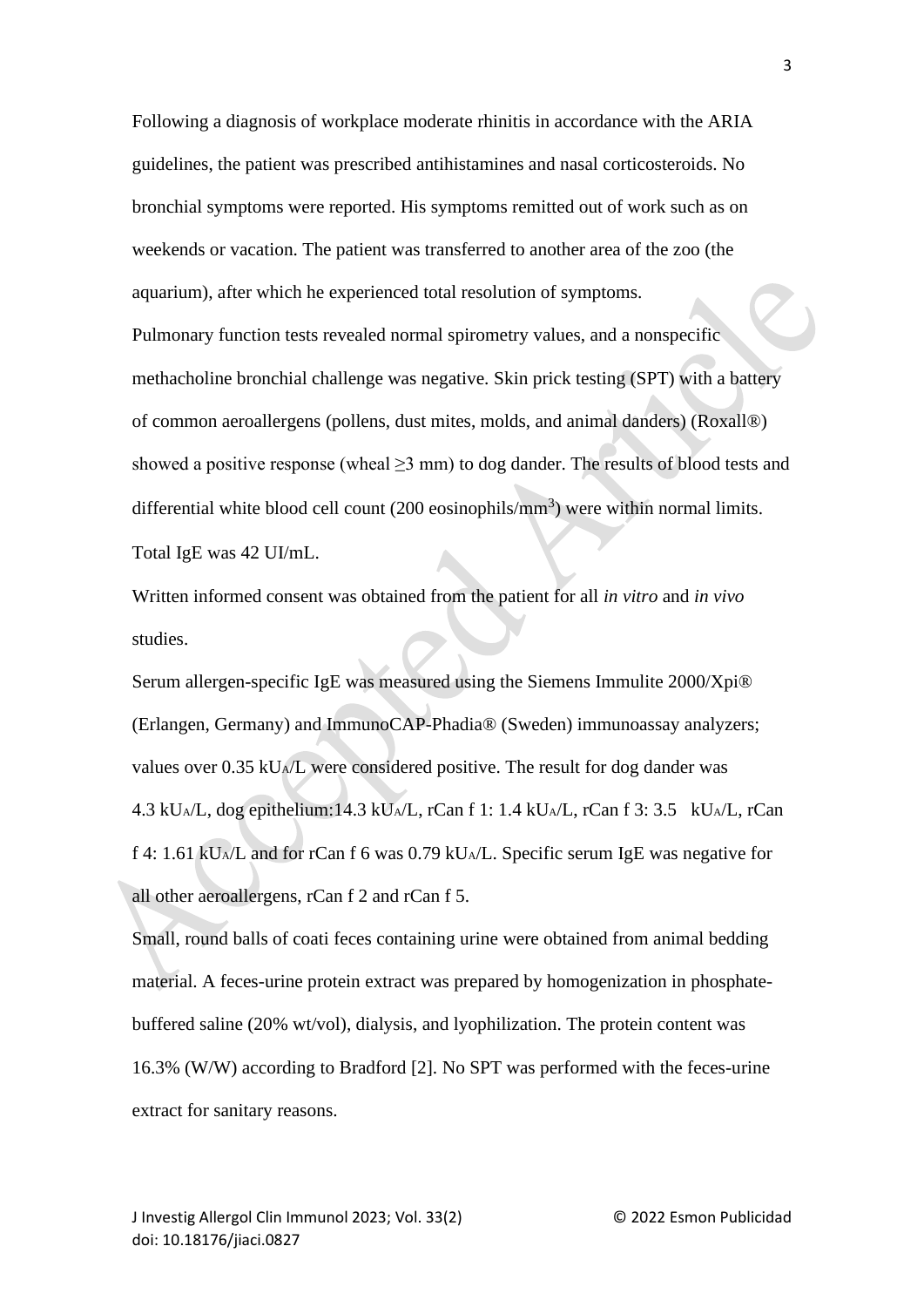Sodium dodecyl sulfate polyacrylamide gel electrophoresis (SDS-PAGE) was performed as described elsewhere [3]. IgE immunoblotting revealed IgE-binding bands of 69 and 50 kDa in the coati extract. Two main bands of 69 and 50 kDa, and some much less intense bands of 45, 39, 36, 23, 20, and 19 kDa, were detected in the dog extract (**Figure 1a**).

SDS-PAGE immunoblotting-inhibition using coati extract in the solid phase showed total IgE binding inhibition when the patient's serum was preincubated with dog-dander extract and dog serum albumin, quasi-total inhibition with the coati feces-urine extract, partial inhibition with cat serum albumin, and no inhibition with pig serum albumin, ovalbumin, or *Helianthus annuus* pollen extracts (the last two inhibition phases were used as negative controls) (**Figure 1b**). The degree of inhibition observed in the immunoblotting-inhibition assay reflects the evolutionary proximity of the proteins used in the assays: dog and coati belong to the same suborder (Caniformia) and order (Carnivora), cat and dog belong to the same order (Carnivora) but different suborders, and pig and dog belong to the same class (Mammals) but not the same order.

The most common pet allergy is allergy to cats and dogs. Daily exposure to pets is a potential risk factor for allergic disease, and this problem is increasingly common, especially in some European countries and in the United States [4,5]. Allergic sensitization to furry animals can be induced not only by direct or indirect exposure but also by a cross-reaction mechanism involving certain families of allergenic proteins [6]. Serum albumins, which are proteins of 66-69 kDa, represent the major component of proteins in the circulatory system of mammals; their role is to control colloid osmotic pressure and ligand transport. Although their diffusion and crossreactivity are high in mammals, the relevance of serum albumins in clinical practice is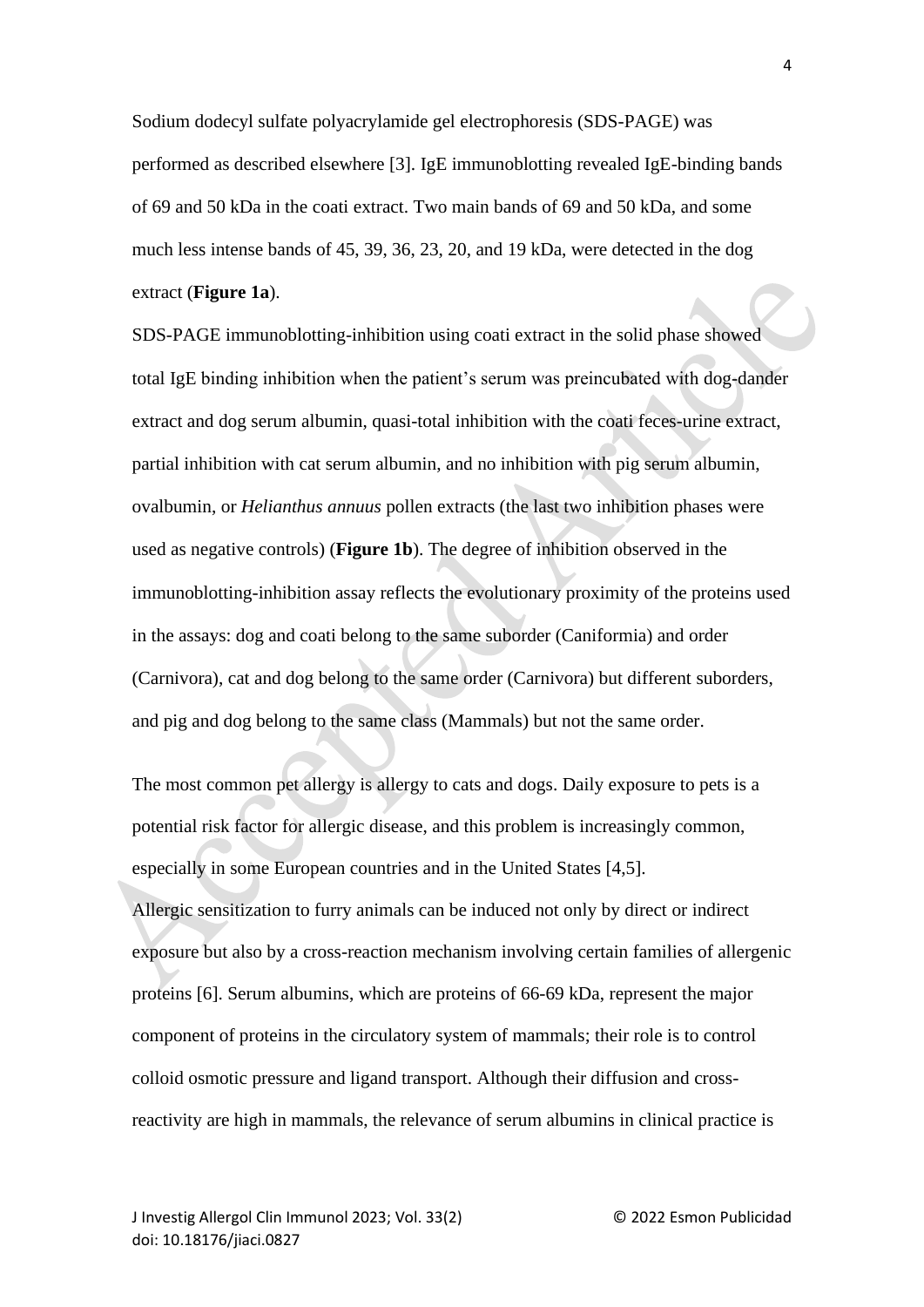relatively low. Nevertheless, some serum albumins appear in the official allergen database (WHO/IUIS; [www.allergen.org\)](about:blank), such as Can f 3 (dog), Fel d 2 (cat), Bos d 6 (cow), Sus s 1 (pig), and Cav p 4 (Guinea pig), and some case reports have shown that albumins are involved in respiratory allergic reactions [7, 8] and in food allergy due to cross-reactivity, as in the case of pork-cat syndrome [9].

We present a case of probable IgE-mediated occupational allergy to coati demonstrated through *in vitro* studies, suggesting that the allergens involved are proteins of 50 and 69 kDa belonging to serum albumin allergens. Owing to the patient's history of allergy to dog allergens, the total IgE binding inhibition produced by dog-dander extract and dog albumin, together with the no total IgE binding inhibition produced by urine-feces coati extract (homologous inhibition), we suspect that primary sensitization to dog serum albumin predisposed the patient to an allergic reaction to coati serum albumin due to cross-reactivity.

To our knowledge, no other cases of allergy to coati have been published to date. Clinicians should be aware of this new exotic pet allergy and its diagnostic approach, particularly given the increased worldwide interest in less common furry animals for various work and leisure-time activities. Additionally, early and accurate diagnosis of occupational rhinitis is crucial to prevent the development of occupational asthma. Although more documented cases are needed, the findings of this report may lead to the introduction of preventive measures for workers who come into contact with coatis and may justify warnings issued for dog-allergic zoo visitors. Moreover, it is advisable for patients sensitized to serum albumins to avoid contact with other mammals, as they may also experience symptoms.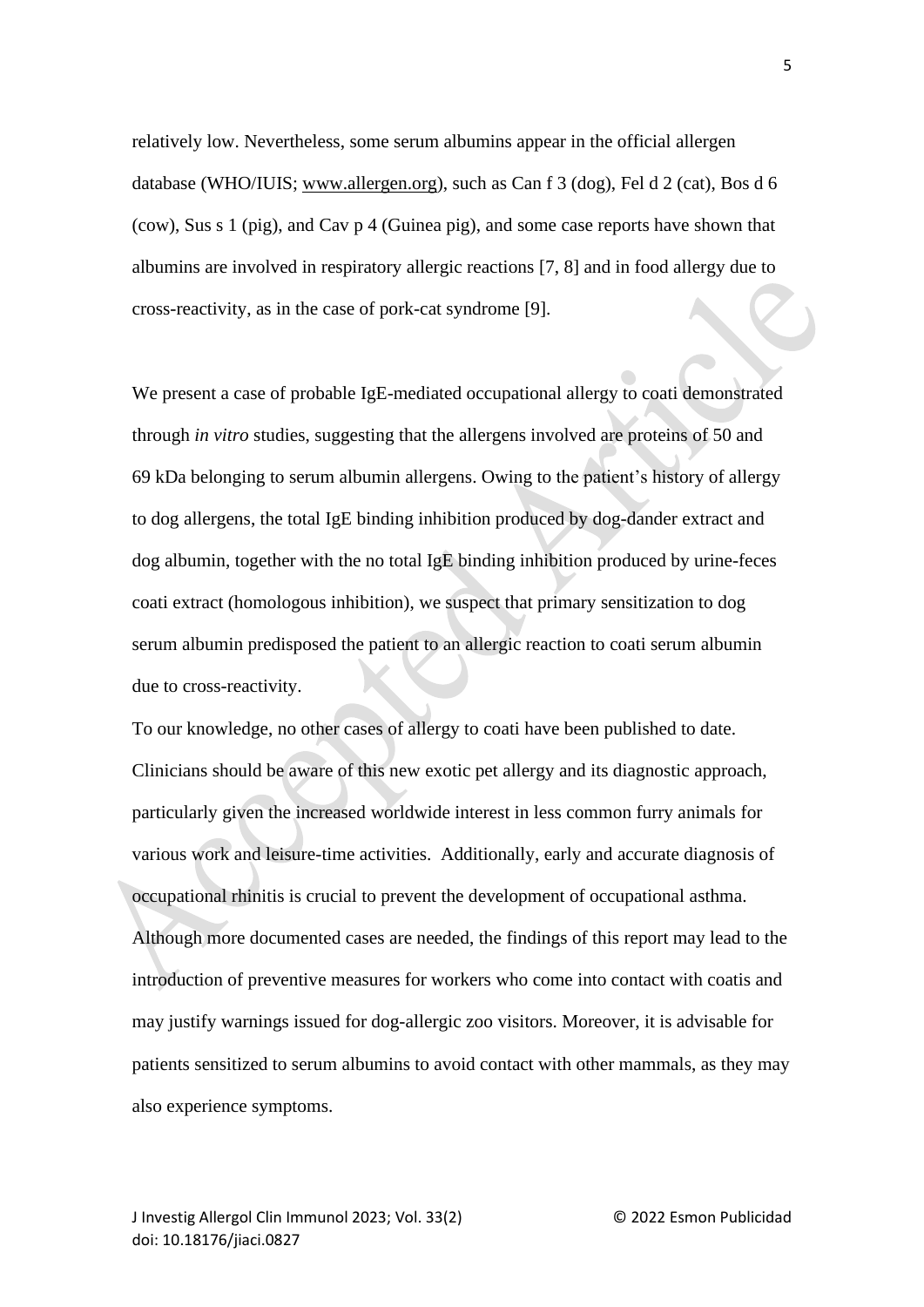## **Acknowledgments**

We would like to thank the patient for his collaboration in this case.

### **Financial disclosure**

This work was not supported by any funding source. All authors declare that they don´t have any commercial and/or organizational associations.

## **Conflicts of interest**

All authors declare that there is no conflict of interest.

### **REFERENCES**

- 1. Vandenplas O, Hox V, Bernstein D. Occupational Rhinitis. J Allergy Clin Immunol Pract. 2020;8(10):3311-21.
- 2. Bradford MM. A rapid and sensitive method for the quantitation of microgram quantities of protein utilizing the principle of protein-dye binding. Anal Biochem. 1976;72:248-54.
- 3. Haroun-Díaz E, Torres Rojas I, Blanca-López N, Somoza Álvarez ML, Martín-Pedraza L, Ruano FJ, et al. Anaphylaxis due to Ingestion of Silene vulgaris. J Investig Allergol Clin Immunol. 2022;32(2):150-2.
- 4. Dávila I, Domínguez-Ortega J, Navarro-Pulido A, Alonso A, Antolín-Amerigo D, González-Mancebo E, et al. Consensus document on dog and cat allergy. Allergy. 2018;73(6):1206-22.

6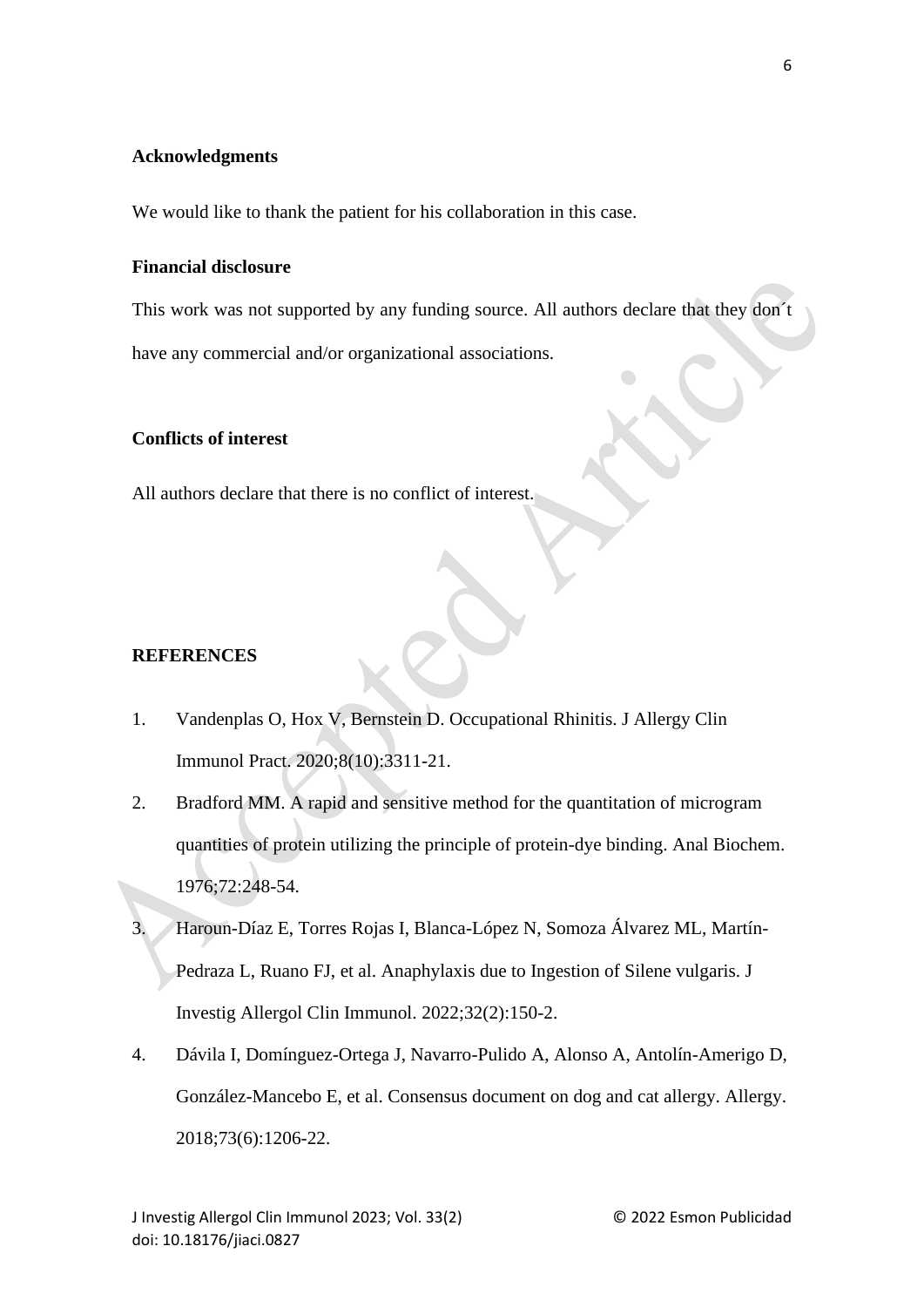- 5. Heinzerling LM, Burbach GJ, Edenharter G, Bachert C, Bindslev-Jensen C, Bonini S, et al. GA(2)LEN skin test study I: GA(2)LEN harmonization of skin prick testing: novel sensitization patterns for inhalant allergens in Europe. Allergy. 2009;64(10):1498-506.
- 6. Phillips JF, Lockey RF. Exotic pet allergy. J Allergy Clin Immunol. 2009;123(2):513-5.
- 7. Liccardi G, Dente B, Restani P, Senna G, Falagiani P, Ballabio C, et al. Respiratory allergy induced by exclusive polysensitization to serum albumins of furry animals. Eur Ann Allergy Clin Immunol. 2010;42(3):127-30.
- 8. Choi GS, Kim JH, Lee HN, Sung JM, Lee JW, Park HS. Occupational asthma caused by inhalation of bovine serum albumin powder. Allergy, asthma & immunology research. 2009;1(1):45-7.
- 9. Dewachter P, Jacquenet S, Beloucif S, Goarin JP, Koskas F, Mouton-Faivre C. Pork-cat syndrome revealed after surgery: Anaphylaxis to bovine serum albumin tissue adhesive. J Allergy Clin Immunol Pract. 2019;7(7):2450-2.